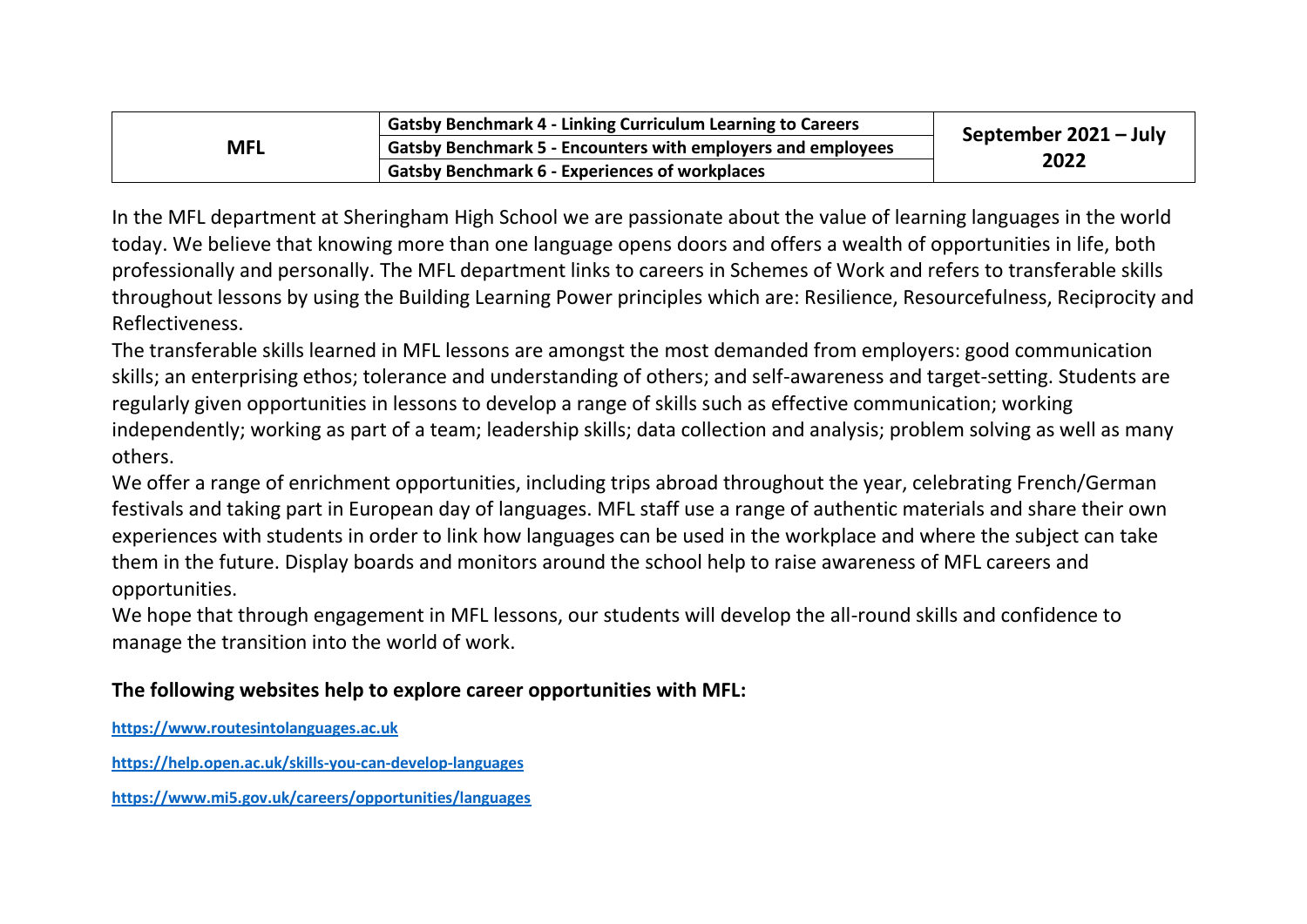|                   | <b>AUTUMN</b>                                                                                                                                       | <b>SPRING</b>                                                                                | <b>SUMMER</b>                                                                                                                           |  |  |
|-------------------|-----------------------------------------------------------------------------------------------------------------------------------------------------|----------------------------------------------------------------------------------------------|-----------------------------------------------------------------------------------------------------------------------------------------|--|--|
| Year <sub>7</sub> |                                                                                                                                                     |                                                                                              |                                                                                                                                         |  |  |
| French            |                                                                                                                                                     |                                                                                              |                                                                                                                                         |  |  |
| <b>ACTIVITY</b>   | Introducing yourself appropriately                                                                                                                  | Day trip to Boulogne<br>Talking about cuisine                                                | Talking about where you live<br>Looking at French-speaking places                                                                       |  |  |
| <b>OUTCOME</b>    | Developing effective communication skills.<br>Showing tolerance and understanding of others<br>and other cultures.                                  | Teamwork skills, communication, resilience<br>and tolerance.                                 | Developing public speaking skills, analysing the<br>pros and cons of where people live.                                                 |  |  |
|                   |                                                                                                                                                     | German                                                                                       |                                                                                                                                         |  |  |
|                   | Introducing yourself appropriately                                                                                                                  | Free time & hobbies                                                                          | Food and drink                                                                                                                          |  |  |
|                   | Developing effective communication skills.<br>Showing tolerance and understanding of others<br>and other cultures.                                  | Developing presentation skills, using teamwork<br>and analysing trends in TL countries.      | Developing conversational skills, listening skills.<br>Evaluating choices of healthy and unhealthy<br>lifestyles.                       |  |  |
|                   |                                                                                                                                                     | Year 8                                                                                       |                                                                                                                                         |  |  |
|                   |                                                                                                                                                     | <b>French</b>                                                                                |                                                                                                                                         |  |  |
| <b>ACTIVITY</b>   | Talking about clothing and fashion                                                                                                                  | Holidays and travel                                                                          | TV and film                                                                                                                             |  |  |
| <b>OUTCOME</b>    | Decision-making, independence and creativity.                                                                                                       | Reflecting on holiday choices, developing<br>critical thinking skills, and adaptability.     | Developing cultural awareness, presenting<br>ideas, teamwork, developing confidence in<br>giving varied opinions.                       |  |  |
| German            |                                                                                                                                                     |                                                                                              |                                                                                                                                         |  |  |
|                   | Describing local area                                                                                                                               | Clothing and fashion                                                                         | Celebrations                                                                                                                            |  |  |
|                   | Researching German-speaking towns/cities and<br>presenting findings. Analysing pros and cons, being<br>self-aware and reflecting on own local area. | Decision-making, independence and creativity.<br>Developing communication through role-play. | Memorising key vocab, reflecting on<br>international celebrations and festivals,<br>developing cultural tolerance and<br>understanding. |  |  |
| Year 9            |                                                                                                                                                     |                                                                                              |                                                                                                                                         |  |  |
| <b>French</b>     |                                                                                                                                                     |                                                                                              |                                                                                                                                         |  |  |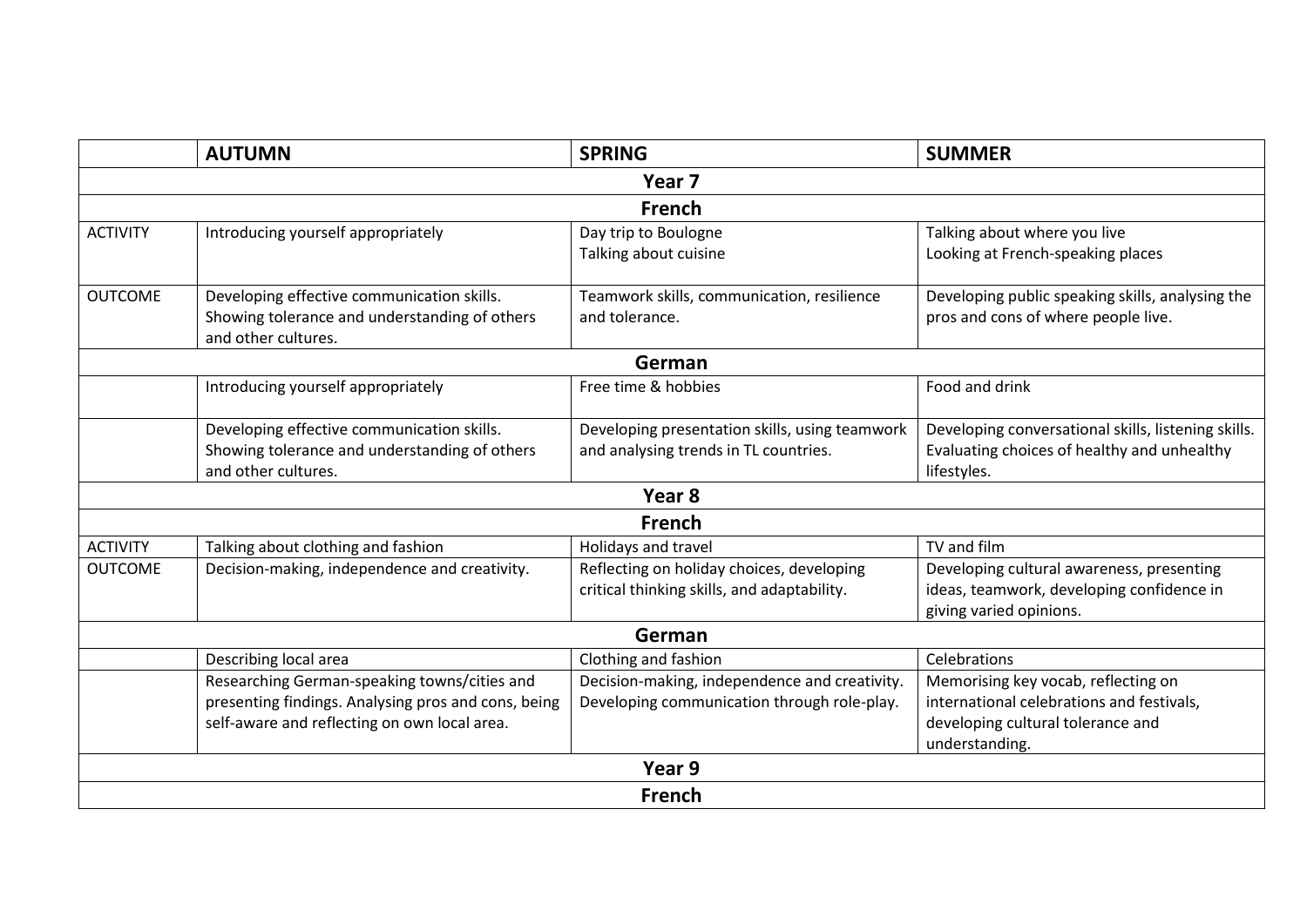| <b>ACTIVITY</b> | Talking about a balanced diet                        | Jobs and ambitions                               | Family and friends                              |  |  |
|-----------------|------------------------------------------------------|--------------------------------------------------|-------------------------------------------------|--|--|
| <b>OUTCOME</b>  | Building confidence in asking questions, evaluating  | Decision-making, considering languages and       | Developing active listening skills, memorising  |  |  |
|                 | own spoken performance, considering appropriate      | career options, problem-solving, researching     | key vocabulary, including more creativity on    |  |  |
|                 | form of language to use.                             | jobs.                                            | one's own work and developing confidence.       |  |  |
|                 |                                                      | German                                           |                                                 |  |  |
|                 |                                                      |                                                  | Family and friends                              |  |  |
|                 |                                                      |                                                  | Developing active listening skills, memorising  |  |  |
|                 |                                                      |                                                  | key vocabulary, including more creativity on    |  |  |
|                 |                                                      |                                                  | one's own work and developing confidence.       |  |  |
| Year 10         |                                                      |                                                  |                                                 |  |  |
|                 |                                                      | <b>French</b>                                    |                                                 |  |  |
| <b>ACTIVITY</b> | <b>Customs and festivals</b>                         | Home, town and neighbourhood                     | Social issues                                   |  |  |
| <b>OUTCOME</b>  | Analysing customs and festivals in TL countries,     | Reflecting on where you live, considering the    | Analysing key issues in TL countries and        |  |  |
|                 | reflecting on own culture, researching and           | pros and cons of areas, problem solving.         | presenting back. Developing cultural and global |  |  |
|                 | presenting ideas.                                    | Developing confidence in writing in the correct  | awareness of social issues. Empathising with    |  |  |
|                 |                                                      | register.                                        | others less fortunate.                          |  |  |
| German          |                                                      |                                                  |                                                 |  |  |
|                 | <b>Customs and festivals</b>                         | Home, town and neighbourhood                     | Social issues                                   |  |  |
|                 | Analysing customs and festivals in TL countries,     | Reflecting on where you live, considering the    | Analysing key issues in TL countries and        |  |  |
|                 | reflecting on own culture, researching and           | pros and cons of areas, problem solving.         | presenting back. Developing cultural and global |  |  |
|                 | presenting ideas.                                    | Developing confidence in writing in the correct  | awareness of social issues. Empathising with    |  |  |
|                 |                                                      | register.                                        | others less fortunate.                          |  |  |
|                 | Year 11                                              |                                                  |                                                 |  |  |
| <b>French</b>   |                                                      |                                                  |                                                 |  |  |
| <b>ACTIVITY</b> | Global issues                                        | <b>Travel and tourism</b>                        | School, jobs and careers                        |  |  |
| <b>OUTCOME</b>  | Analysing environmental issues, understanding        | Developing awareness and appreciation for TL     | Interpreting school timetables, analysing       |  |  |
|                 | personal and collective responsibility, developing   | countries. Researching a trip abroad and using   | subjects studied and the school structure in TL |  |  |
|                 | communication skills and choosing appropriate        | teamwork to allocate roles and responsibilities. | countries. Problem solving timetable mystery    |  |  |
|                 | registers. Constructing and presenting arguments,    | Organising ideas logically and interpreting      | tasks, looking at arguments for and against     |  |  |
|                 | interpreting and using statistics to gain confidence | authentic material such as timetables and        | higher education. Researching jobs and careers  |  |  |
|                 | in the topic.                                        | calendars. Considering future holiday plans.     | with MFL and ranking them.                      |  |  |